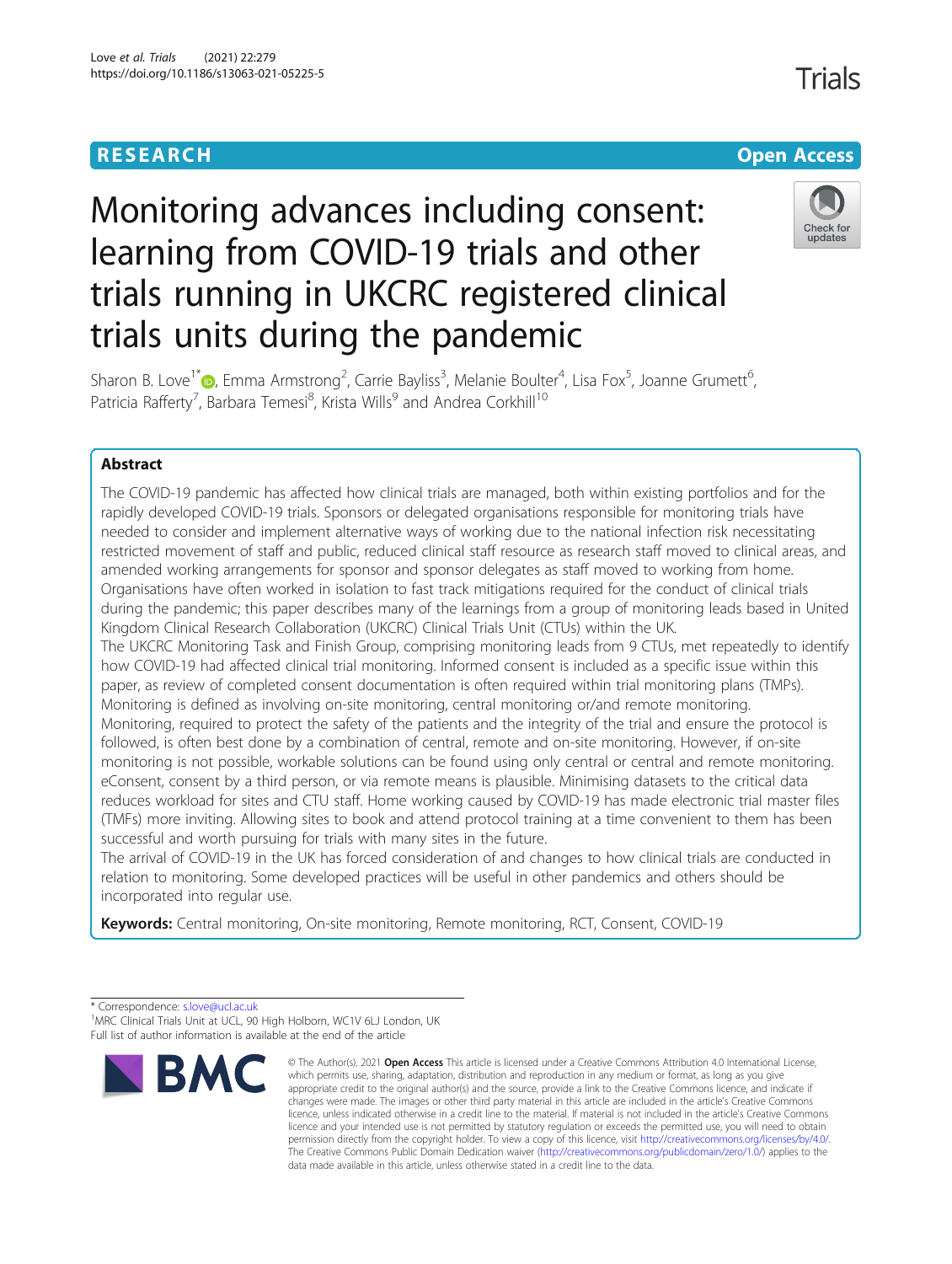# Background

Monitoring is used within clinical trials to protect the rights and well-being of participants; to ensure data are accurate, complete and verifiable; and to confirm that the trial is being run in accordance with the protocol, with the principles of good clinical practice (GCP) and with the relevant regulatory requirements [\[1,](#page-8-0) [2\]](#page-8-0). The type of monitoring conducted by CTUs for a particular trial is determined by a risk assessment [[3\]](#page-8-0) and summarised in a trial monitoring plan.

Risk-based monitoring is often advocated [[1,](#page-8-0) [4](#page-8-0), [5](#page-8-0)]. Rather than monitoring routinely throughout the trial, the monitoring is directed at pre-defined risks to the trial, and to risks which become apparent during the active phase. The Medicines and Healthcare Products Regulatory Agency (MHRA) and others have published guidance on risk-proportionate approaches [\[6](#page-8-0)].

In March 2020, the COVID-19 pandemic had a global impact. Trialists in the UK had to adapt and define new ways of working. Whilst some academic sponsors had pandemic/epidemic standard operating procedures (SOPs) in place, none had been used in practice. COVID-19 trials were designed and opened at a fast rate with RECOVERY-RS trial (ISRCTN16912075) [\[7](#page-8-0)] recruiting the first patient just 10 days after the draft protocol. As other areas of trial conduct have had to adapt to the pandemic, so has monitoring. Two practical aspects of the pandemic are that, in order to restrict the spread of COVID-19, non-essential staff were not permitted within the hospital and research staff within hospitals were redeployed to ensure clinical care was prioritised. This led to routine on-site monitoring being impossible to undertake for most trials. Within COVID-19 trials, monitoring was still required but the use of paper-based documents (including informed consent, see Table 1) became a challenge. Hospitals mitigated against cross contamination from paper-based documents by not allowing paper to leave COVID-19 areas or delaying their release for a specific number of days. In this paper, we report the experience of the United Kingdom Clinical Research Collaboration (UKCRC) Monitoring Task and Finish Group in undertaking monitoring both within COVID-19 trials and non-COVID-19 trials being conducted during the pandemic. Members of this group were monitoring leads for nine clinical trials units (CTUs). Some of the learning is specific to COVID-19 trials, or to trials of similar infection/mode of transmission, some to non-COVID-19 trials operating during a pandemic and some ways of working could be used as routine post the COVID-19 pandemic. Informed consent is included as a specific issue within this paper, as review of the process and documentation of informed consent is often required within trial monitoring plans (TMPs). The terms on-site monitoring, centralised

#### Table 1 Definitions

**On-site monitoring** is performed at the investigator sites at which the clinical trial is being conducted, via a physical visit by individuals from the sponsor (and/or its representatives, for example monitors and other CTU staff). It requires access to the medical records of trial participants for the purposes of source data verification/review (SDV/SDR), to confirm the accuracy of data transcription reported on the case report form (CRF), to confirm accurate reporting of all relevant clinical information (e.g. adverse events, concomitant meds), to confirm compliance with the protocol and the principles of GCP and to verify the existence of participants. On-site monitoring also usually includes site file review, verifying investigational medicinal products (receipt, storage, dispensing, accountability and destruction), review of facilities and equipment and training of site staff. On-site monitoring may be preplanned (routine) or may occur when an issue is found at a site by central or remote monitoring (triggered).

Centralised monitoring is performed in a location away from the investigator site, and often at clinical trial unit/sponsor offices. It involves an evaluation of accumulating data (or lack thereof), performed in a timely manner, supported by appropriately qualified and trained persons (e.g. data managers, statisticians, trial managers, data scientists). The aim is to mitigate specific trial risks defined in the risk assessment document which is completed before recruitment and continually reviewed during the lifetime of the trial. Data are examined by site to identify trends, outliers, anomalies, protocol deviations and inconsistencies. Concerns raised by members of the sponsor/CTU trial team discovered during their contact with the site are also taken into consideration. Centralised monitoring may be the only monitoring (or it may lead to an on-site monitoring visit). It complements and reduces the extent and/or frequency of on-site monitoring and helps distinguish between reliable data and potentially unreliable data ([\[1\]](#page-8-0) section 5.18.3). Centralised monitoring does not require trial site staff input unless an issue is found.

Remote monitoring is evaluation performed by individuals from the sponsor at a location remote from the trial site. It may include informed consent forms (ICFs) being sent to the central office to enable a number of checks to be performed with appropriate patient consent and data protection issues addressed, accountability log collection, site selfcompleted monitoring checklists or telephone/video monitoring calls. In some instances, remote SDV/SDR may be considered but this is dependent on sponsor procedures, site procedures and site capacity. Remote SDV/SDR may be performed by the trial site providing pseudonymised source data to the monitor, the monitor having direct access to the trial participant's electronic medical records or using a video conferencing approach. Remote monitoring requires input from the trial site.

Informed consent is a process by which a subject voluntarily confirms their willingness to participate in a particular trial, after having been informed of all aspects of the trial that are relevant to the subject's decision to participate. Informed consent is usually documented by means of a written dual signed (patient and person taking informed consent) and dated informed consent form. Monitoring often includes checking that informed consent was correctly taken.

monitoring, remote monitoring and informed consent are defined in Table 1.

# Consent

In an infectious disease setting, the patient may have the capacity to consent but there are practical limitations to capturing written evidence of this. For example, a hard copy of the patient information sheet and consent form can enter the ward, but cannot leave the ward once signed, due to the risk of infection transmission on paper documents. Various solutions around consent have been considered and incorporated into trials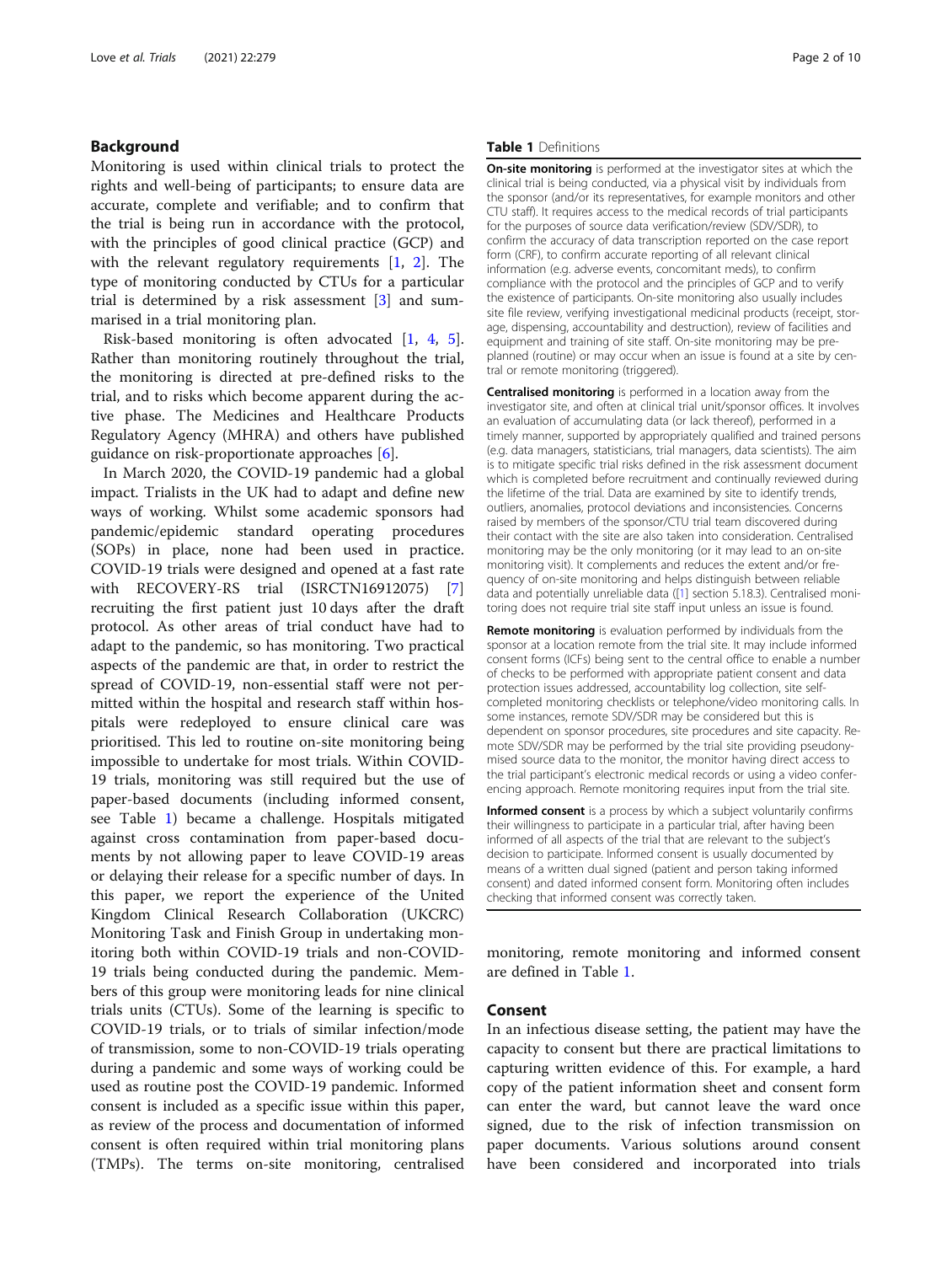investigating treatments for COVID-19 as summarised in Table [2](#page-3-0).

During the development of COVID-19 trials, several CTUs utilised early and ongoing communication with the Health Research Authority (HRA) to ensure planning of the consent process was optimal and realistic. These adaptions were required due to limited resource at sites and various challenges associated with COVID-19 'red zones', conscious/unconscious patients and restricted (no) face-to-face contact with relatives. There are established procedures that can be borrowed from entering adults lacking the capacity to consent [[11\]](#page-8-0) and minors [[12](#page-8-0)] onto a clinical trial without consent.

Some COVID-19 trial designs (platform trials including more than one primary aim) were innovative in that they required consideration of several options for taking consent (Table [2](#page-3-0)).

#### Monitoring without on-site visit option

In the setting of a global pandemic, access to trial sites for non-essential staff is likely to be restricted and therefore on-site visits may not be possible. In the UK COVID-19 pandemic, the HRA advised trial teams to consider what monitoring was required immediately as opposed to what could be delayed. As long as it did not add to a site's burden, the HRA allowed alternative monitoring arrangements to be made without a protocol amendment (if site-level schedules were specified in the protocol). The risk assessment and/or monitoring plan may need to be adapted with the acceptance of some risks which would under usual circumstances be mitigated by on-site monitoring review. All file notes, monitoring mitigations and SOP deviations should be discussed with the relevant Quality Assurance (QA) team, and Monitoring Visit Reports (MVRs) must accurately state the reason why changes occurred. Updated study risk assessments should also be discussed with QA teams, chief investigators (CIs) and sponsors. Critical data points should be risk assessed for likelihood of error and whether such errors could be detected via a centralised monitoring method or simply accepted. Errors may also be picked up without the need to see the source data and can be checked by real-time review of data entered into the electronic case report form (eCRF) by CTU staff and where obvious errors are noted, or missing critical data are identified, this can be clarified directly with the trial site (routine data management). Where these risks cannot be accepted or mitigated in this way, a remote monitoring method is necessary which may include remote source data verification (SDV) or source data review (SDR). Remote monitoring can be achieved a number of ways but relies heavily on site input and is, therefore, limited by site capacity. It may be possible that sites, particularly those experienced in early phase work, may be able to perform SDV within their usual process and experience. We have experience of sites, taking on the SDV task in this way for COVID-19 trials, utilising independent staff and a robust process. Given limited resources at site currently, this option may be limited to COVID-19 trials rather than non-COVID-19 trials but offers an option in a post-COVID-19 era.

Direct access to site electronic health record (EHR) provided to the monitor away from the site enables monitoring with little site input. It can create issues around confidentiality and it is only feasible where the EHR was set up with such access in mind. Consideration needs to be given to where access takes place, for example an open plan office, public space or other locations where others who are not authorised could view sensitive information. Host organisations and sponsors (with input from their Caldicott Guardian if applicable) need to provide explicit instructions on what can be accessed where, and an agreement from the monitors that this will be complied with. Access from home can be acceptable, provided that there is somewhere private that this can be done. The device through which EHR is accessed must have adequate security, such as adequate firewalls, secure log-in and passwords etc., and must not be left unattended and accessible. The instructions should not allow printing, emailing or downloading of any records, or this should be disabled within the system [[13\]](#page-8-0). Our recent experience is that this has been possible for one UK National Health Service (NHS) Trust. This method is highly effective and does not cause an increased burden for trial sites as monitors can access the data and perform review without site staff input, other than the site providing access and for addressing critical issues at the end of the review.

Pseudonymised source documents have been provided for a very small amount of data and trials. There is a high burden for sites to redact source data and this method is open to errors in redaction and copying. EMA guidance states that documents monitored in this way need to be rechecked on-site [[10\]](#page-8-0). Hence, this would only be possible if there were sufficient staff time at site and only as a temporary measure.

Another remote monitoring approach is the use of video conferencing where site staff use a secure conferencing platform and screen share the health record with the monitor. Some trial sites are considering this option where it is not possible to provide the monitor with direct access to the electronic health record. As site staff will need to access the record and share their screen during the whole review, this is a high burden to sites. There is also anecdotal experience that some sites do not allow the use of video conferencing due to data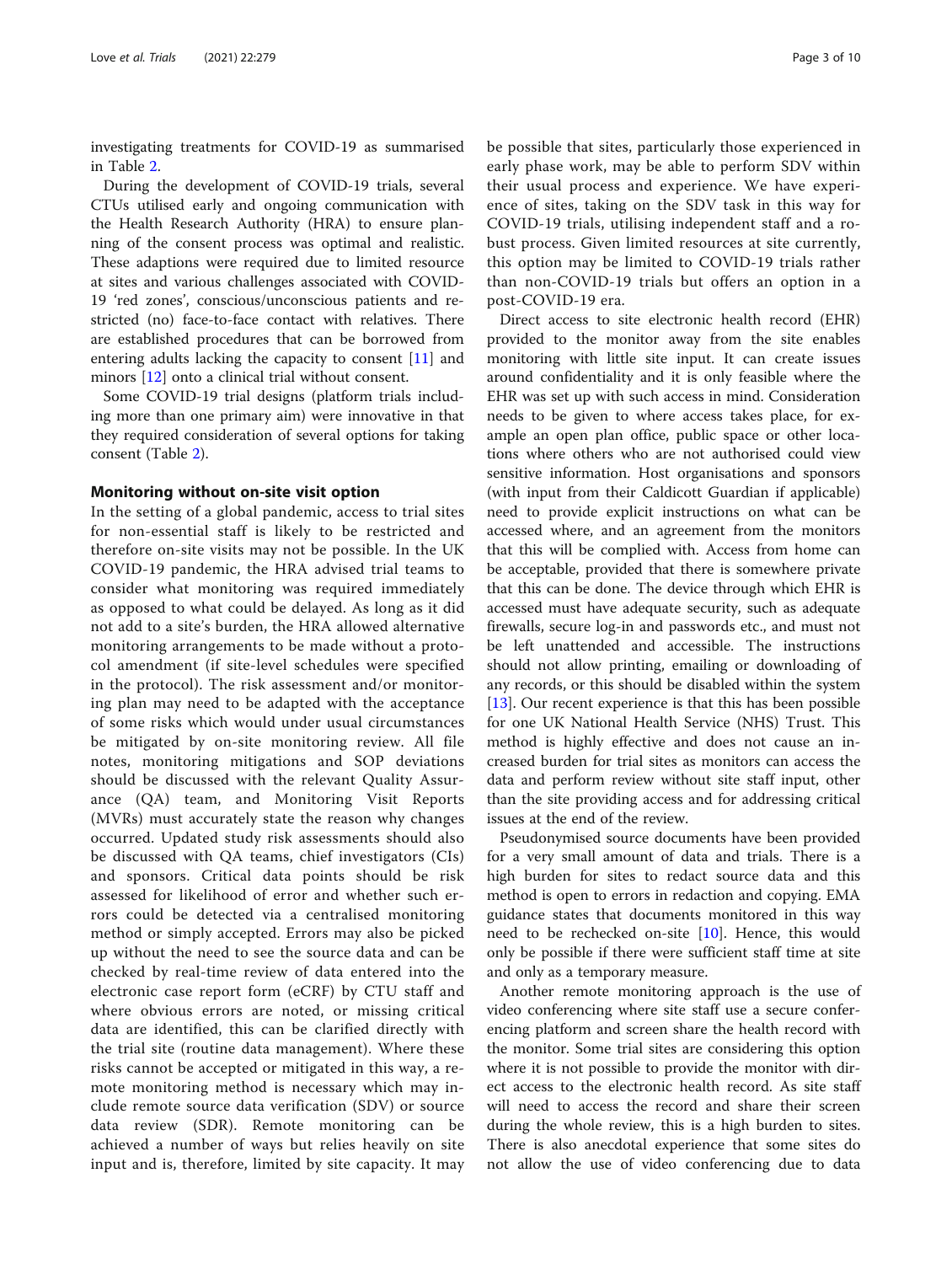<span id="page-3-0"></span>Table 2 Examples of different ways of taking consent used in COVID-19 trials

| Type of<br>consent                     | <b>TWORK</b> EXAMPLES OF UNICIDENT WAYS OF LANDING CONSCITE ASCALIFICO VIDENS LIBRIS<br>Comment                                                                                                                                                                                                                                                                                                                                                                                                                                                                                                                                                                                                                             | Pros                                                                                                                                                                                                                                                                                                                                                                                                                                                                                                                                                                                                       | Cons                                                                                                                                                                                                                                                                                                                                                                                                                                                                                                                                                                                                                                                                                                                                                      |  |  |
|----------------------------------------|-----------------------------------------------------------------------------------------------------------------------------------------------------------------------------------------------------------------------------------------------------------------------------------------------------------------------------------------------------------------------------------------------------------------------------------------------------------------------------------------------------------------------------------------------------------------------------------------------------------------------------------------------------------------------------------------------------------------------------|------------------------------------------------------------------------------------------------------------------------------------------------------------------------------------------------------------------------------------------------------------------------------------------------------------------------------------------------------------------------------------------------------------------------------------------------------------------------------------------------------------------------------------------------------------------------------------------------------------|-----------------------------------------------------------------------------------------------------------------------------------------------------------------------------------------------------------------------------------------------------------------------------------------------------------------------------------------------------------------------------------------------------------------------------------------------------------------------------------------------------------------------------------------------------------------------------------------------------------------------------------------------------------------------------------------------------------------------------------------------------------|--|--|
| How consent is taken                   |                                                                                                                                                                                                                                                                                                                                                                                                                                                                                                                                                                                                                                                                                                                             |                                                                                                                                                                                                                                                                                                                                                                                                                                                                                                                                                                                                            |                                                                                                                                                                                                                                                                                                                                                                                                                                                                                                                                                                                                                                                                                                                                                           |  |  |
| eConsent<br>face-to-face               | There is validated software, often linked to<br>data management capture tools, available<br>that can be downloaded onto a tablet for<br>patients to provide electronic consent.<br>Generic electronic signature products can<br>also be used.                                                                                                                                                                                                                                                                                                                                                                                                                                                                               | Informed consent can be enhanced with<br>various features, e.g. video information,<br>call out boxes, pictures and consent flags<br>(dependent on the software solution).<br>A central record can be maintained by<br>those who require it, e.g. sponsor or CTU.<br>Sites have access to electronic record of<br>the informed consent form (ICF).<br>Sites can clean electronic devices<br>between use.<br>Solves the problem of moving paper<br>within infectious areas (red zones).<br>The approach is supported by the MHRA<br>and HRA [8].<br>Some evidence that eConsent improves<br>recruitment [9]. | The software has cost implications for<br>sponsors.<br>The availability of electronic devices in<br>hospitals is limited or incurs a cost for<br>sites or sponsor to purchase. Storage and<br>charging need to be arranged.<br>The local team may not be familiar with<br>the software.<br>Those monitoring will also need to be<br>trained on this method/software.                                                                                                                                                                                                                                                                                                                                                                                      |  |  |
| eConsent<br>conducted by<br>video call | Interested participants are directed to a<br>trial website, which outlines the study and<br>provides the PIS. The interested participant<br>goes through simple screening questions<br>and those that pass are asked to provide<br>contact details. The CTU receives the<br>details and liaises with a clinician to call<br>the patient. If eligible, a video call is set up<br>with the clinician, where the PIS is<br>discussed in full, eligibility is taken and<br>consent is provided by the patient and<br>clinician. On verification of consent, an<br>email is sent to the participant which<br>holds a link to their consent form. The<br>clinician and CTU can access the consent<br>form via the secure website. | Trial consent can be taken anywhere and<br>the patient does not need to be co-<br>located with the clinician.<br>Site staff burden is reduced as the trial<br>has a central group of clinicians to liaise<br>with patients and take consent.<br>Patients are not required to leave their<br>homes during a pandemic so virus<br>transmission risk reduced.<br>Copies of the consent form are provided<br>by email link to patients, as a record of<br>patient consent.<br>Evidence of consent is available to<br>sponsor/CTU by electronic means via a<br>secure website.                                  | Patients may not be familiar or<br>comfortable with sending contact details<br>via the trial website.<br>Patients may not be familiar with video<br>calls. Where patients do not have access<br>to the required technology, back up<br>measures should be considered so that<br>they are not excluded from the research<br>for this reason.<br>Additional training requirements to<br>conventional consent.<br>Physical examinations are not possible.<br>High-risk trials are likely to be unsuitable,<br>due to the virtual nature of the trial, or<br>additional steps to confirm eligibility via<br>patient records need to be implemented.<br>Need a process in place to verify the<br>participant is who they say they are-<br>photo ID for example |  |  |
| Photo of<br>written<br>consent         | Patients are provided with paper copies of<br>the written informed consent documents<br>on the ward. Patients/investigators sign<br>and date consent and a photo or scan is<br>taken of signed documents.                                                                                                                                                                                                                                                                                                                                                                                                                                                                                                                   | There are minimal cost implications,<br>unless hospital equipment needs to be<br>purchased.<br>Provision of consent is in line with the<br>usual process which local team are<br>familiar with.<br>Solves the problem of moving paper<br>within infectious areas as the paper<br>version can be processed or destroyed<br>(and documented) in accordance with<br>local policies.                                                                                                                                                                                                                           | Data protection considerations must be<br>considered. For example:<br>• Sites need to be compliant with their<br>data protection policies/GDPR/SOPs,<br>which does include photography.<br>• Emailing identifiable images to the<br>central office may need advance<br>consideration of data protection issues,<br>secure transfer and site training.<br>Sites need access to devices to be able to<br>take photographs.<br>Risk that signatures are not legible/visible<br>in photos/scans, there is a risk that the<br>photo is lost or deleted in error resulting<br>in a loss of evidence of consent.                                                                                                                                                 |  |  |
| Who takes the consent                  |                                                                                                                                                                                                                                                                                                                                                                                                                                                                                                                                                                                                                                                                                                                             |                                                                                                                                                                                                                                                                                                                                                                                                                                                                                                                                                                                                            |                                                                                                                                                                                                                                                                                                                                                                                                                                                                                                                                                                                                                                                                                                                                                           |  |  |
| Witness [10]                           | A witness could be present at the time<br>the patient gives oral consent. The witness<br>then provides written proof of the<br>witnessing of oral consent in a non-<br>infected area.                                                                                                                                                                                                                                                                                                                                                                                                                                                                                                                                       | There are no cost implications, a paper<br>copy of the written informed consent<br>document is maintained and available for<br>monitoring purposes.                                                                                                                                                                                                                                                                                                                                                                                                                                                        | Reliant on the availability of a witness at<br>the time of consent.                                                                                                                                                                                                                                                                                                                                                                                                                                                                                                                                                                                                                                                                                       |  |  |
| (PerLR)                                | Personal legal The use of personal legal representatives is<br>representative a well-established method of consent for<br>use in certain situations. Some COVID-19<br>trials have made use of this due to pa-<br>tients requiring mechanical ventilation.<br>A relative or close friend is approached,<br>either in person or via telephone,                                                                                                                                                                                                                                                                                                                                                                                | No cost implications. Paper copies of<br>written informed consent are available for<br>monitoring purposes.<br>Preferential even when the relative or<br>close friend was on the phone and the<br>clinician documents their consent and<br>the clinician signs the consent form. <sup>a</sup>                                                                                                                                                                                                                                                                                                              | May be restricted to use only with<br>patients who lack the capacity to consent<br>due to the severity of their illness.<br>Family may be unsure of what the<br>participant's wishes would be and may be<br>reluctant to provide consent on their behalf.                                                                                                                                                                                                                                                                                                                                                                                                                                                                                                 |  |  |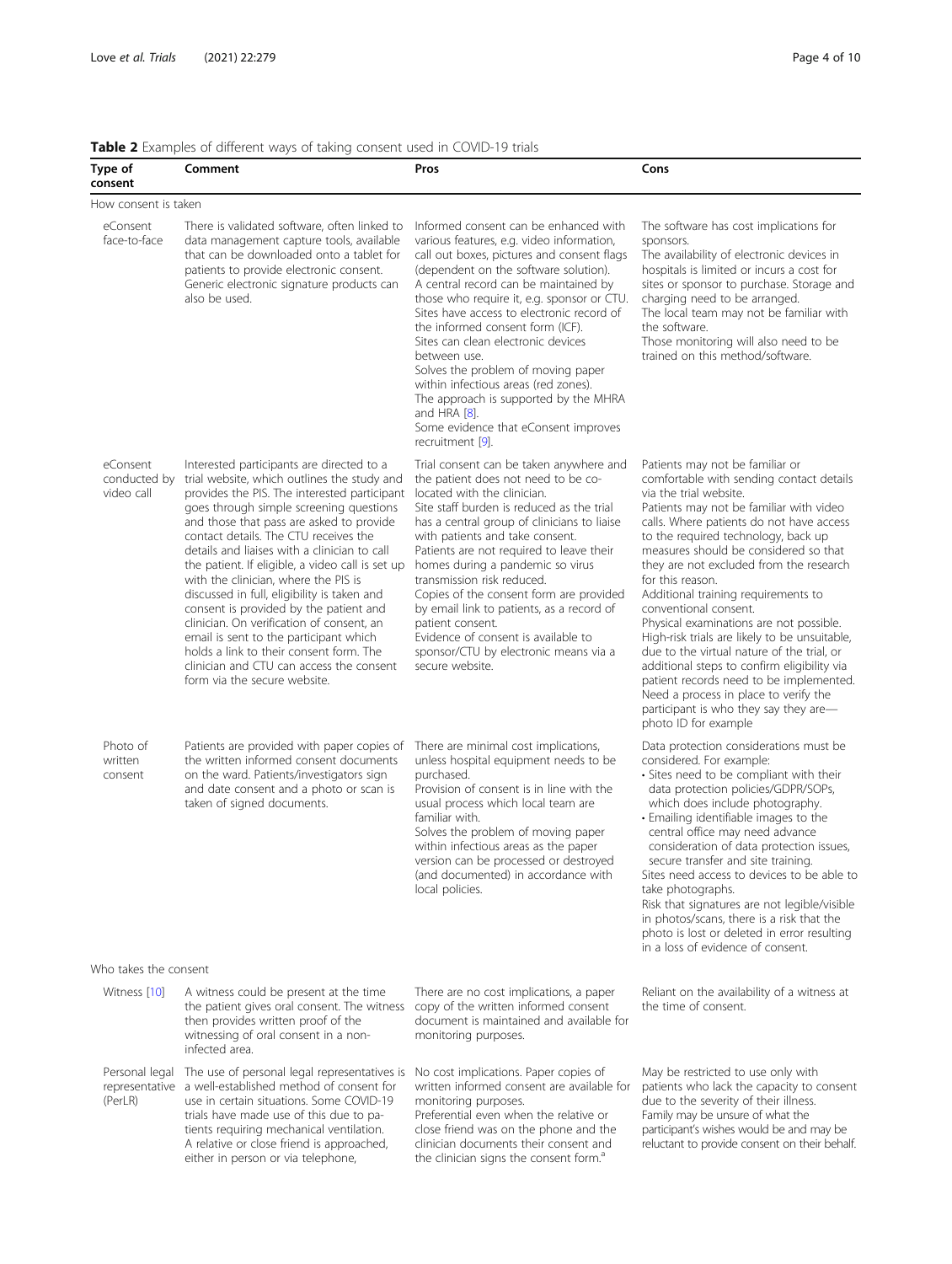| Type of<br>consent                | Comment                                                                                                                                                                                                                                                                                                                                                                                                                                                                                                                                                                                                                                                                                                                                                                                                                                                               | Pros                                                                                                        | Cons                                                                                                              |
|-----------------------------------|-----------------------------------------------------------------------------------------------------------------------------------------------------------------------------------------------------------------------------------------------------------------------------------------------------------------------------------------------------------------------------------------------------------------------------------------------------------------------------------------------------------------------------------------------------------------------------------------------------------------------------------------------------------------------------------------------------------------------------------------------------------------------------------------------------------------------------------------------------------------------|-------------------------------------------------------------------------------------------------------------|-------------------------------------------------------------------------------------------------------------------|
|                                   | provided with the relevant information<br>sheets and asked if they feel the<br>participant would consent to being<br>included in the research. If they feel the<br>participant would be happy to take part,<br>then a personal legal representative<br>consent form is completed. In the context<br>of COVID-19, these conversations should<br>take place outside the infection area (red<br>zone).<br>If the participant regains capacity to<br>consent at a later date, they are provided<br>with the relevant information sheets and<br>are asked to complete the consent forms<br>indicating that they are happy for data to<br>be used/to continue in the trial.                                                                                                                                                                                                 |                                                                                                             |                                                                                                                   |
| Professional<br>legal<br>(ProfLR) | For patients who are critically ill and are<br>unable to provide consent and there is<br>representative either no-one suitable by virtue of their re-<br>lationship to the patient or a suitable per-<br>son does not wish to or is unavailable to<br>act as the legal representative, a profes-<br>sional legal representative (ProfLR) may be<br>approached. This is a medical professional<br>caring for the patient who is unconnected<br>to the trial. If they have no medical or eth-<br>ical objections to the participant taking<br>part, then a ProfLR consent form is com-<br>pleted. Again, in the context of COVID-19<br>research, all paperwork should be com-<br>pleted and stored outside the infection<br>area (red zone).<br>If the patient regains capacity to consent,<br>they will be asked to complete consent to<br>continue as detailed above. | No cost implications. Paper copies of<br>written informed consent are available for<br>monitoring purposes. | Restricted to use only with patients who<br>lack the capacity to consent due to the<br>severity of their illness. |

Table 2 Examples of different ways of taking consent used in COVID-19 trials (Continued)

<sup>a</sup>In Scotland, the 'guardian or welfare attorney' is the first preference, prior to the nearest relative

Legend: 'electronic methods for seeking informed consent' and 'eConsent' refer to the use of any electronic media to convey information and to see and/or document consent via an electronic device

protection concerns and NHS local policies; there is site variation on which systems may be permitted (if any).

Monitoring by phone using a monitoring checklist has previously been used and found useful but this method is reliant on site capacity. Source documentation is not specifically being reviewed (SDV is not possible), but the discussion can provide the opportunity to identify concerns and support the site.

Another option would be for questionnaires, site quality control checklists and essential documents to be completed by the site and sent to the monitor. This approach is limited, due to site capacity for completing checklists and scanning and emailing documents. It has previously been found useful for investigational medicinal product (IMP) accountability and acceptable to sites where pharmacy resource was not redeployed.

If one of the procedures outlined above is undertaken, then consideration also needs to be given to the process of triggering on-site monitoring visits. Where these visits will not be possible, alternative actions should be outlined such as telephone contact with site staff to assess compliance/issues and/or other types of remote monitoring activities as detailed above.

Table [3](#page-5-0) gives more detail on phone and video conference remote monitoring.

For trials in setup where remote monitoring is planned from the outset, this should be reflected in the protocol, risk assessment and informed consent.

# Monitoring without on-site or remote monitoring option

When it is not possible to undertake monitoring on-site and remote monitoring options are not possible, then focused risk-based monitoring may be considered. With this method of monitoring, the sponsor should identify the key risks involved with the trial and develop a centralised method of reviewing these risks. Primarily, the focus should be on patient safety, primary outcome measure data and any other data considered critical. An example from one CTU was to focus on data relating to patient safety. Data relating to adverse events and protocol deviations were collated and reviewed at monthly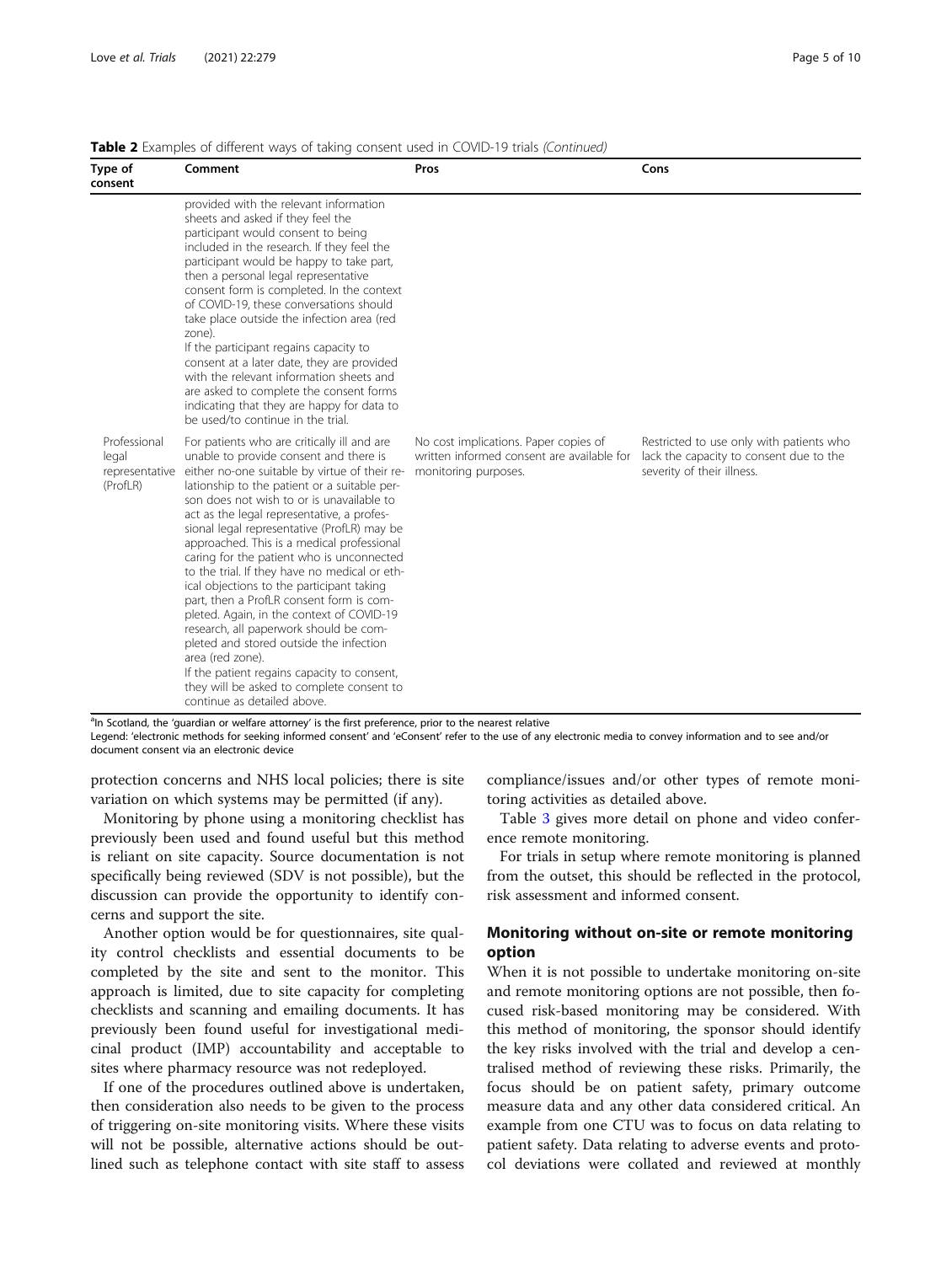<span id="page-5-0"></span>

| <b>Table 3</b> Working example of monitoring using phone and video conferencing |  |  |  |
|---------------------------------------------------------------------------------|--|--|--|
|                                                                                 |  |  |  |

| <b>Action Aim</b><br>item |                                                                                                                                     | <b>Monitor's actions</b>                                                                                                                                                                                            | <b>Comments</b>                                                                                                                                                                                                                                            |
|---------------------------|-------------------------------------------------------------------------------------------------------------------------------------|---------------------------------------------------------------------------------------------------------------------------------------------------------------------------------------------------------------------|------------------------------------------------------------------------------------------------------------------------------------------------------------------------------------------------------------------------------------------------------------|
|                           | Decrease the requirement for site-level<br>monitoring; by implementing alterna<br>tive monitoring mitigations                       | TC or email site staff (PI team) to ask if/when<br>they are available for a TC or VC in place of an<br>on-site monitoring visit and what data could be<br>shared with the monitor ahead of this virtual<br>meeting. | Use video conferencing if the site has the IT<br>access. If not, then a TC. Ensure monitors have<br>the flexibility to meet with site staff when it is<br>convenient for the sites.                                                                        |
| 2                         | Prioritise patient safety, outstanding<br>site actions and data integrity of the<br>study primary endpoint for remote<br>monitoring | Develop a template tracker to ensure the<br>minimum safety and primary endpoint data are<br>discussed in the TC/VC.                                                                                                 | Put the questions in priority order for the TC/VC.                                                                                                                                                                                                         |
| 3                         | Give the site as much time as possible<br>to prepare*                                                                               | Request appropriate documents ahead of the<br>meeting-keep this to a critical minimum.                                                                                                                              | This could include investigator site files (ISFs);<br>delegation logs; primary endpoint<br>pseudonymised source data.                                                                                                                                      |
| $\overline{4}$            | Conduct a successful site TC/VC.                                                                                                    | Review appropriate documents ahead of the<br>meeting.                                                                                                                                                               | In line with preparation for all monitoring visit<br>types                                                                                                                                                                                                 |
| 5                         | Prioritise the discussion with the site in<br>case the call is cut short by technical<br>problems or a local emergency.             | Use the template tracker completed with all<br>actions required of the site and prioritise the TC/<br>VC discussion accordingly.                                                                                    | Discuss the timing of the next remote visit                                                                                                                                                                                                                |
| 6                         | Manage any resulting issues                                                                                                         | Escalate any unreported SAEs, missing visits,<br>major deviations impact on patient safety/data<br>integrity of missing visits.                                                                                     | Quality, CI, PI, stats and sponsor may need to be<br>consulted.<br>Update study risk assessment with site-specific is-<br>sues and/or availability during COVID-19 out-<br>break. Consider what appropriate actions, if<br>necessary, should be undertaken |
| 7                         | Complete the monitoring visit report<br>(MVR) and site f/up letter.                                                                 | As normal.                                                                                                                                                                                                          | No comments.                                                                                                                                                                                                                                               |

TC teleconference, VC video conference, CI chief investigator, PI principal investigator, SAE serious adverse event

\*Note that for COVID-19 studies, sites should be informed of and agree to the minimum data they will be asked to supply for remote monitoring, where employed

Trial Management Group (TMG) meetings where the frequency and type of events as well as the quality of the data submitted were considered. Anything which raised concern with the TMG triggered a telephone call with the site principal investigator, and further investigation was carried out if necessary. A Data Monitoring Committee (DMC) was also convened monthly with the aim of independently reviewing safety data. This method requires timely submission of data from the site so emerging triggers can be quickly identified.

Note that monitoring of all studies during the COVID-19 pandemic is likely to lead to deviations from and updates to the monitoring plan due to changing conditions.

## Minimising data

Due to the potential for placing an increased burden on participating sites that some remote monitoring methods may pose, coupled with the need to be confident in the completeness and accuracy of data, one important consideration is the quantity and complexity of the data requested.

The collection of non-essential data has long been known to increase the burden on both participating sites and sponsors, and this is now starting to be quantified. Recent data from Fougerou-Leurent et al. [\[14\]](#page-8-0) suggest

that only 13% of the data collected are critical data items and Crowley et al. [[15\]](#page-8-0) found 5% of items were for the primary outcome of the trial.

If the data collected can be reduced to that which is considered critical, this will reduce the burden on sites for CRF completion and sponsors for monitoring. The reduction in data collection also has widereaching benefits for the CTU including simplified and more rapid CRF and database development, more efficient data management and statistical analysis and, most pertinent to this review, fewer data points for which monitoring is required. RECOVERY-RS reduced the data collection to be as simple as possible, with agreement between the Trial Management Group (including the trial statistician), programming team and QA team.

If the COVID-19 pandemic can bring one benefit to clinical research in the long-term, minimising data collection would be a wide-reaching, mutually beneficial process improvement.

Although the requirement for data minimisation is well established and embedded within the Data Protection Act, 2018, the pandemic has encouraged trial development teams to consider data minimisation far more than they may have done previously. This was largely due to the clinical impact of the pandemic, when site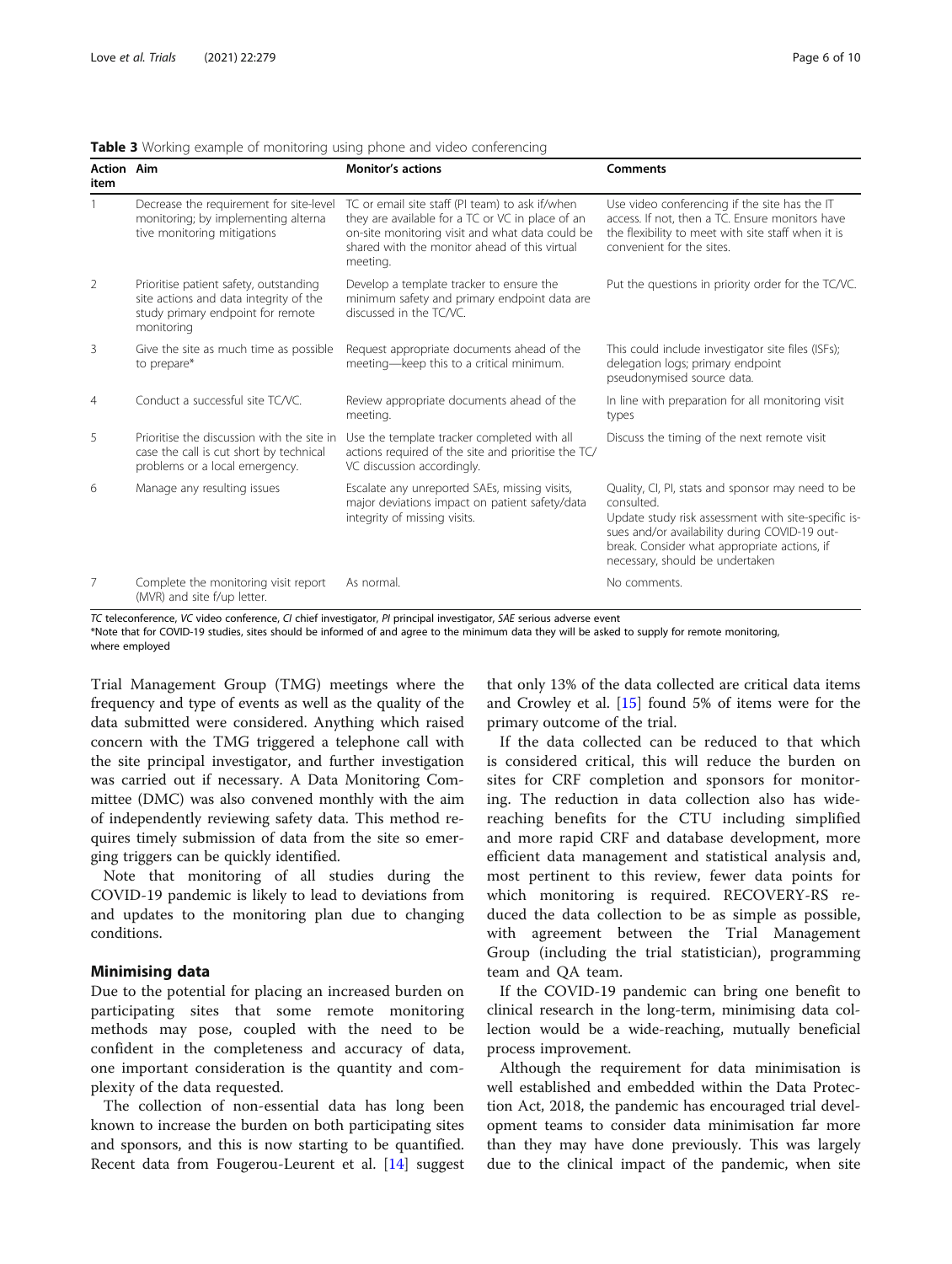staff were under extreme pressure, so minimising data as much as possible was essential.

#### Altered data collection and retention

Limiting paper contamination within COVID-19 areas, as well as clinical trial burden due to the reduced staff resource at participating sites, has required other trial management adaptations. Examples from COVID-19 trials have included the completion of validated patientreported outcome measures (PROMs) tools via the phone rather than patients completing the forms directly. This could be done by research staff at sites, or by CTU staff if patients have given consent for this.

COVID-19 trials also presented additional consideration when discussing where and how patients were identified and confirmed as COVID-19 positive. This was partially due to the rapidly evolving national situation around screening, availability of screening and false-negative rates and also how patients were managed once eligibility was confirmed as patients not requiring clinical care were discouraged from attending hospital settings. These issues present challenges for monitoring.

At a sponsor or central level, trial master files (TMFs) are often paper based. With many CTU staff moving to a home-based working arrangement, mitigations have needed to be made. In some instances, this has involved consideration and implementation of electronic TMF.

#### Site setup changes

Although some CTUs have previously carried out site initiation visits (SIVs) using video conferencing facilities instead of on-site visits  $[16]$  $[16]$  $[16]$ , during the COVID-19 pandemic, this has become the only solution for site initiation. The basic structure is similar to face-to-face SIVs with a comprehensive slide set, live presentations by the clinical and trial management teams, and an opportunity for questions. The familiar structure enables a trial team to develop materials in an established way, but then adapt the delivery to suit the current environment. Running sessions for multiple sites at a time also enables sites to benefit from shared best practice learned from other participating sites attending at the same time.

In the RECOVERY-RS trial, a large site-setup team was established, and SIVs were conducted every weekday at three time slots per day. Time slots were advertised to sites with booking details. This was cost- and timeefficient for the trial team and for site staff and enabled multiple sites to receive a SIV simultaneously. It also enabled multiple site staff to attend different SIV slots, from numerous locations, fitting in with workload and availability. With clear guidance on the meeting conduct, a separate member of the team managing the video conferencing admin, and questions posted via the 'chat' function, meetings ran smoothly and replicated a faceto-face meeting as much as possible.

Risk-proportionate approaches should always be used to ensure oversight of adequate experience and training of site staff, and the current situation can provide an opportunity to tailor the oversight more specifically to each individual trial. It may not always be necessary to collect curriculum vitae (CVs) and GCP certificates for all (or any) site staff, if the principal investigator (PI) or R&D department can confirm they are held on site. The PI is responsible for their research team being trained and experienced in their role. Equally, a hierarchy of studyspecific training requirements may be implemented to request a core set of study training to be completed and signed off by the PI only, with PI oversight to confirm site staff have appropriate training to perform their role within the trial. Websites can be a useful tool to provide and record training and also act as a document repository, alongside a website's traditional remit of trial promotion. Training materials can be available for sites to access electronically, with the ability to 'sign off' training modules online removing the need for paper copies, simultaneously providing central oversight of each site's training status (and potentially removing the need for a separate delegation log). This facilitates local site setup, enabling work to be done at individually convenient times, without the need for printing facilities or transfer of paperwork.

#### Speed of trial development

Many CTUs redirected resource to COVID-19 trial development and staff have worked at pace, contributing many hours in a short time, collaborating with many individuals and organisations (pharma, laboratories, clinicians, government) to pull together and fast track trial ideas into solid trial proposals, creating protocols in just a few weeks. Throughout the process, the MHRA and HRA have been available for early discussion, prior to submission, to ensure approvals can be swift following submission. In most cases, MHRA and HRA approvals have been issued in a matter of days including national holidays. There have also been additional steps that COVID-19 trials have needed to navigate, the primary one being Urgent Public Health (UPH) priority approval which ensured sites prioritised work on COVID-19 trials with high priority questions as deemed by the government. Due to the overwhelming demand for UPH approval, their review was sometimes conducted in parallel with MHRA and HRA review in order to maintain trial setup momentum.

Due to the speed of setup of COVID-19 studies, monitors have been required to fast track trial risk assessments and the subsequent trial monitoring plans, including considerations of mitigations due to site access restrictions and minimised site resource requirements.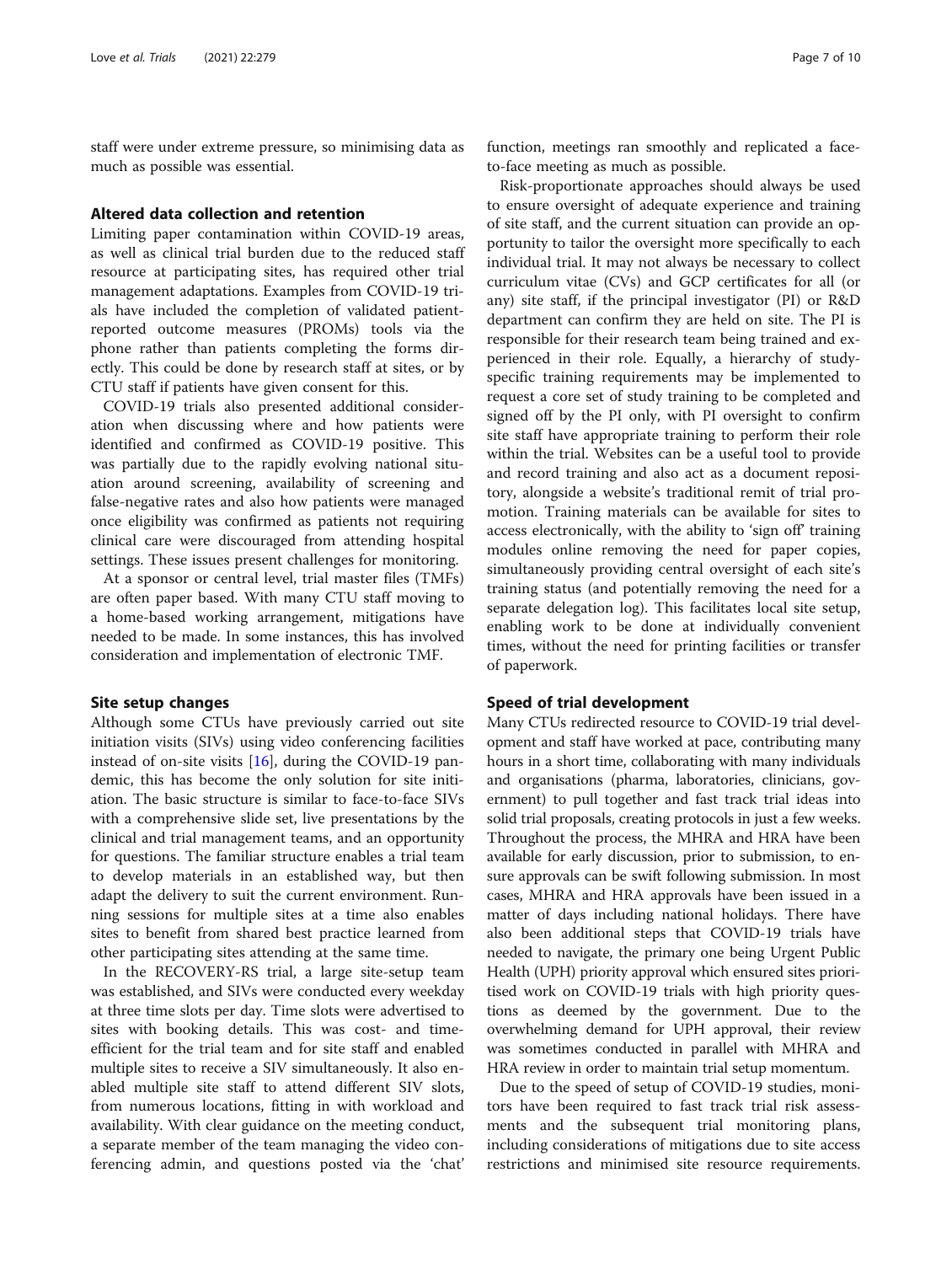There was little precedence for this in the UK at the time, meaning many sponsors were 'thinking on their feet' to provide pragmatic solutions to emerging and evolving challenges.

Early phase trials have been required to review Safety Review Committee (SRC) processes, as usual practice is complete SDV of the data being discussed which inform dose escalations. Trial-specific mitigations have been considered (e.g. site performing SDV as described previously).

Whilst there have been significant achievements with developing complex trials in an expedited manner, there are some less positive aspects of the process. Accelerated protocol development and trial setup processes have required a substantial resource allocation, which in most cases has been delivered by experienced staff working evenings and weekends for prolonged periods. Similarly, once approved, the trials have required frequent amendment to account for the changing pandemic landscape, emerging safety information and differing processes across healthcare settings. The impact of these on the risk assessment and monitoring plans makes this challenging for sponsors, CTUs and sites to manage.

#### Impact on non-COVID-19 portfolio

Many sponsors and sites suspended recruitment into trials at the start of the pandemic, and sites participating in actively recruiting trials decided if patients already recruited were able to continue treatment and follow-up. A riskbased approach was implemented and protocol processes were reviewed. Examples include clinician/patient phone calls rather than hospital clinic visits, transfer of patient care to alternative healthcare providers, provision of investigational medicinal product (IMP) to patients at home and use of validated safe-boxes for the return of samples via post. These actions have required changes to central monitoring of data, for example a metric alarm threshold for deviations would need to be increased. Often, SDV of data has been stopped with monitoring defaulting to central and remote monitoring, but this is expected to recommence as conditions permit.

Lastly, as sponsors and CTUs plan for trial restart, they should consider COVID-19 impact trial viability assessments which address if/how the trial population, interventions and outcomes have been impacted to inform if trials are able to re-open or not, and whether any changes are required. Early and open engagement with the trial site staff and the R&D office is important. Trial opening and change decisions may require trial risk assessments and the data monitoring plans to be updated. Sites need to commit to the necessary monitoring, and if the site cannot, then consideration may need to be given to keeping the site on hold to recruitment; this capacity review will often form part of the site-level risk assessment, which are likely to be required prior to re-opening [[17](#page-9-0)].

# **Discussion**

With the arrival of COVID-19 in the UK and the need for COVID-19 trials to be rapidly created and open to recruitment, monitoring aspects of trials had to develop and adapt at speed. The announcements on clinical trial conduct from the UK Government [[18\]](#page-9-0), HRA [\[19](#page-9-0)] and EMA [[10](#page-8-0)] were helpful though not exhaustive. CTU staff needed to interpret the guidance and make decisions for their own CTUs. Changes were made to the informed consent process, what data were collected and the method of setting up sites. Risks were considered within the new climate to enable monitoring without site visits or undue burden to the sites. Many of these changes could continue. For all future trials, sites could access the training at a time of their convenience and this could be recorded electronically, with the PI notified so that they can delegate tasks in an informed manner. For trials with many sites, site initiation visits could be done at regular times with personnel joining when they are able. Datasets should be minimised and patients could use on-line consent (eConsent). With monitoring, it could be recommended that we reconsider our over-reliance on on-site monitoring and more research effort could be focused on optimising central monitoring so that the site burden is minimised. As electronic patient record systems evolve, if sites could ensure that their electronic patient record systems are able to offer remote access to trial staff, restricted to specific trial participants, monitoring would be enabled. If this is not possible in the short term, site organisational risk assessments could take place to allow access to be given in the interim with data protection principles upheld.

The speed and efficiency of COVID-19 trial setup from the CTUs was complemented by the matched speed of assessment from the HRA, MHRA and UPH. It should be noted however that the intense speed of setup came at the cost of CTU staff working very intense hours, and multiple protocol and document amendments which is inefficient and undesirable outside of the pandemic situation. Some efficiency improvements could continue; examples include efficient document creation using learnings from COVID-19 trials (e.g. consent options), minimising data collection, development of database library documents and better understanding of SIV options.

Our paper only reports the experience from nine UKCRC registered CTUs and only on the monitoring aspect of trial conduct. The differences for non-CTIMP and Scottish regulations have not always been explicitly stated. However, we hope it helps others setting up COVID-19 or managing non-COVID trials during the pandemic and gives some material for consideration of changes to the conduct of clinical trials more broadly.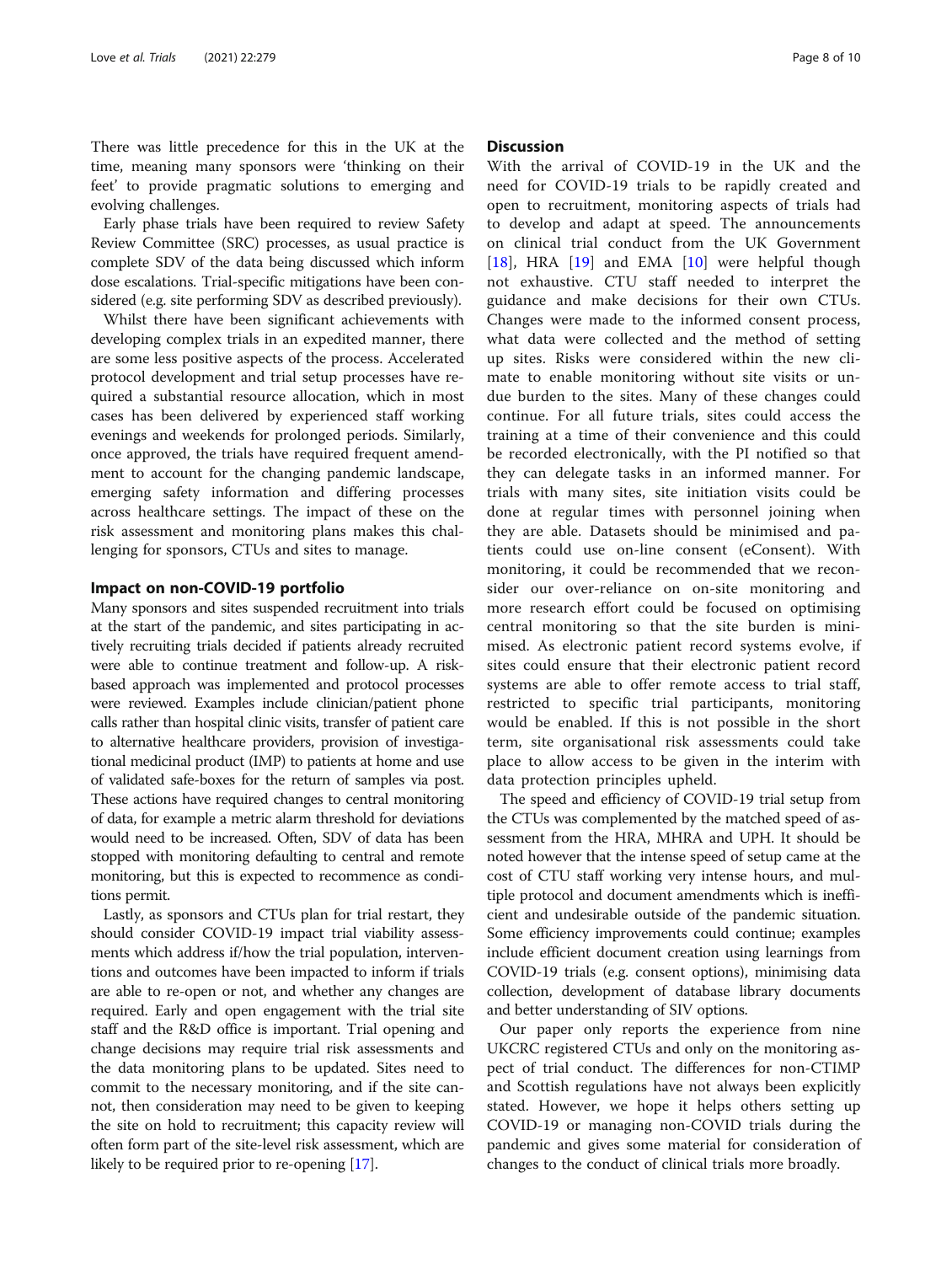#### <span id="page-8-0"></span>Abbreviations

CI: Chief investigator; CRF: Case report form; CTIMP: Clinical trial of an investigational medicinal product; CTU: Clinical trial unit; CV: Curriculum vitae; DMC: Data Monitoring Committee; eConsent: Use of any electronic media to convey information and to see and/or document consent via an electronic device; eCRF: Electronic case report form; EMA: European Medicine Agency; FDA: Food and Drug Administration; GCP: Good clinical practice; HRA: Health Research Authority; ICF: Informed consent form; ICH: International Council for Harmonisation of Technical Requirements for Pharmaceuticals for Human Use; IMP: Investigational medicinal product; ISF: Investigator site file; MHRA: Medicines and Healthcare Products Regulatory Agency; MVR: Monitoring visit report; NHS: National Health Service; PI: Principal investigator; PerLR: Personal legal representative; ProfLR: Professional legal representative; PROM: Patient-reported outcome measure; QA: Quality assurance; RCT: Randomised controlled trial; Red zone: Restricted area for patients with COVID-19; SAE: Serious adverse event; SIV: Site initiation visit; SDR: Source data review; SDV: Source data verification; SRC: Safety Review Committee; TC: Teleconference; TMF: Trial master file; TMG: Trial Management Group; TMP: Trial monitoring plan; UKCRC: United Kingdom Clinical Research Collaboration; UPH: Urgent Public Health Priority; VC: Video conference

#### Acknowledgements

This work was supported and endorsed by the UK Clinical Research Collaboration Registered Clinical Trials Unit Network. Thank you to the UKCRC Registered CTU Executive, MHRA and HRA for useful comments. Thank you to RECOVERY-RS and the many other unnamed trials that helped hone our thoughts on monitoring. Thank you to Matthew Sydes for useful review comments. Thank you to Catherine Hewitt for doing a consistency and flowing English check.

#### Authors' contributions

AC first voiced the idea of getting our experience out to others. SBL led the paper writing. All authors gave ideas of sections during a discussion, and each contributed to the paper writing and reviewed the last version of the manuscript. The authors read and approved the final manuscript.

#### Authors' information

All authors are core members of the UKCRC Task and Finish Monitoring Group which aims to push forward several aspects of monitoring.

#### Funding

SBL was funded by Medical Research Council MC\_UU\_12023/24. The funding body had no direct involvement in the design, data collection, analysis and interpretation or in writing the manuscript.

#### Availability of data and materials

Gavin Perkins and Danny McAuley (RECOVERY-RS Co-Cis) have agreed to referencing RECOVERY-RS.

# **Declarations**

#### Ethics approval and consent to participate

Not required as all information given from authors CTUs.

#### Consent for publication

Not applicable

#### Competing interests

The authors declare that they have no competing interests.

#### Author details

<sup>1</sup>MRC Clinical Trials Unit at UCL, 90 High Holborn, WC1V 6LJ London, UK. <sup>2</sup>Clinical Trials Research Unit, Leeds Institute of Clinical Trials Research, University of Leeds, Leeds LS2 9JT, UK. <sup>3</sup>Cambridge Clinical Trials Unit, Coton House Level 6, Cambridge University Hospitals NHS Foundation Trust, Addenbrooke's Hospital, Hills Road, Cambridge CB2 0QQ, UK. <sup>4</sup>Nottingham Clinical Trials Unit, Building 42, University Park, Nottingham NG7 2RD, UK. 5 The Institute of Cancer Research - Clinical Trials and Statistics Unit, The Institute of Cancer Research, London, SM2 5NG, UK. <sup>6</sup>Warwick Clinical Trials Unit, Warwick Medical School, University of Warwick, Coventry CV4 7AL, UK.

<sup>7</sup>Northern Ireland Clinical Trials Unit, Elliot Dynes Building, Royal Hospitals, Belfast BT12 6BA, UK. <sup>8</sup>Manchester Clinical Trials Unit, The University of Manchester, Jean McFarlane Building, Oxford Road, Manchester M13 9PL, UK. <sup>9</sup> Cancer Research UK & UCL Cancer Trials Centre, UCL, 90 Tottenham Court Road, London W1T 4TJ, UK. <sup>10</sup>Southampton Clinical Trials Unit, University of Southampton, MP131, Southampton General Hospital, Tremona Road, Southampton SO16 6YD, UK.

#### Received: 14 July 2020 Accepted: 26 March 2021 Published online: 14 April 2021

#### References

- 1. International Conference on Harmonisation of technical requirements for pharmaceuticals for human use (ICH). Guideline for good clinical practice E6(R2) 2018 [Available from: [https://www.ema.europa.eu/en/documents/](https://www.ema.europa.eu/en/documents/scientific-guideline/ich-e-6-r2-guideline-good-clinical-practice-step-5_en.pdf) [scientific-guideline/ich-e-6-r2-guideline-good-clinical-practice-step-5\\_en.pdf](https://www.ema.europa.eu/en/documents/scientific-guideline/ich-e-6-r2-guideline-good-clinical-practice-step-5_en.pdf) ] Accessed 14\_Jul\_2020.
- 2. Medicines and Healthcare products Regulatory Agency. Good clinical practice guide: The Stationery Office; 2012.
- 3. Beever D, Swaby L. An evaluation of risk-based monitoring in pragmatic trials in UK Clinical Trials Units. Trials. 2019;20;556. [https://doi.org/10.1186/](https://doi.org/10.1186/s13063-019-3619-6) [s13063-019-3619-6.](https://doi.org/10.1186/s13063-019-3619-6)
- 4. Federal Drugs Agency. Guidance for industry. Oversight of clinical investigations—a risk-based approach to monitoring [Available from: <https://www.fda.gov/downloads/Drugs/Guidances/UCM269919.pdf> ] Accessed 7\_May\_2020.
- 5. European Medicines Agency. Reflection paper on risk based quality management in clinical trials 2020 [Available from: [https://www.ema.europa.](https://www.ema.europa.eu/documents/scientific-guideline/reflection-paper-risk-based-quality-management-clinical-trials_en.pdf) [eu/documents/scientific-guideline/reflection-paper-risk-based-quality-mana](https://www.ema.europa.eu/documents/scientific-guideline/reflection-paper-risk-based-quality-management-clinical-trials_en.pdf) [gement-clinical-trials\\_en.pdf](https://www.ema.europa.eu/documents/scientific-guideline/reflection-paper-risk-based-quality-management-clinical-trials_en.pdf) ] Accessed 7\_May\_2020.
- 6. Risk-adapted Approaches to the Management of Clinical Trials of Investigational Medicinal Products 2011 [Available from: [https://webarchive.](https://webarchive.nationalarchives.gov.uk/20150111011944/http://www.mhra.gov.uk/home/groups/l-ctu/documents/websiteresources/con111784.pdf) [nationalarchives.gov.uk/20150111011944/http://www.mhra.gov.uk/home/](https://webarchive.nationalarchives.gov.uk/20150111011944/http://www.mhra.gov.uk/home/groups/l-ctu/documents/websiteresources/con111784.pdf) [groups/l-ctu/documents/websiteresources/con111784.pdf\]](https://webarchive.nationalarchives.gov.uk/20150111011944/http://www.mhra.gov.uk/home/groups/l-ctu/documents/websiteresources/con111784.pdf) Accessed 6\_Jul\_ 2020.
- 7. RECOVERY-RS [Available from: [https://warwick.ac.uk/fac/sci/med/research/](https://warwick.ac.uk/fac/sci/med/research/ctu/trials/recovery-rs/) [ctu/trials/recovery-rs/\]](https://warwick.ac.uk/fac/sci/med/research/ctu/trials/recovery-rs/) Accessed 25\_Jun\_2020.
- 8. Informing participants and seeking consent 2019 [Available from: [https://](https://www.hra.nhs.uk/planning-and-improving-research/best-practice/informing-participants-and-seeking-consent/) [www.hra.nhs.uk/planning-and-improving-research/best-practice/informing](https://www.hra.nhs.uk/planning-and-improving-research/best-practice/informing-participants-and-seeking-consent/)[participants-and-seeking-consent/](https://www.hra.nhs.uk/planning-and-improving-research/best-practice/informing-participants-and-seeking-consent/)] Accessed 10\_Jun\_2020.
- Meehan A, Bundorf MK, Klimke R, Stults CD, Chan AS, Pun T, Tai-Seale M. Online consent enables a randomized, controlled trial testing a patientcentered online decision-aid for Medicare beneficiaries to meet recruitment goal in short time frame. J Patient Exp. 2020;7(1):12–5. [https://doi.org/10.11](https://doi.org/10.1177/2374373519827029) [77/2374373519827029.](https://doi.org/10.1177/2374373519827029)
- 10. Guidance on the management of clinical trials during the COVID-19 (coronavirus) pandemic 2020 [Available from: [https://ec.europa.eu/health/](https://ec.europa.eu/health/sites/health/files/files/eudralex/vol-10/guidanceclinicaltrials_covid19_en.pdf) [sites/health/files/files/eudralex/vol-10/guidanceclinicaltrials\\_covid19\\_en.pdf\]](https://ec.europa.eu/health/sites/health/files/files/eudralex/vol-10/guidanceclinicaltrials_covid19_en.pdf) Accessed 10\_Jun\_2020.
- 11. The medicines for human use (clinical trials) and blood safety and quality amendment 2008 [Available from: [http://www.legislation.gov.uk/uksi/2008/](http://www.legislation.gov.uk/uksi/2008/941/contents/made) [941/contents/made\]](http://www.legislation.gov.uk/uksi/2008/941/contents/made) Accessed 25\_Jun\_2020.
- 12. The medicines for human use (clinical trials) (amendment no. 2) regulation 2006 2006 [Available from: [http://www.legislation.gov.uk/uksi/2006/2984/](http://www.legislation.gov.uk/uksi/2006/2984/contents/made) [contents/made](http://www.legislation.gov.uk/uksi/2006/2984/contents/made)] Accessed 14\_Jul\_2020.
- 13. Managing clinical trials during coronavirus (COVID-19): remote monitoring for trials 2020 [Available from: [https://www.gov.uk/guidance/managing](https://www.gov.uk/guidance/managing-clinical-trials-during-coronavirus-covid-19#remote-monitoring-for-trials)[clinical-trials-during-coronavirus-covid-19#remote-monitoring-for-trials\]](https://www.gov.uk/guidance/managing-clinical-trials-during-coronavirus-covid-19#remote-monitoring-for-trials) Accessed 6\_Jul\_2020.
- 14. Fougerou-Leurent C, Laviolle B, Tual C, Visseiche V, Veislinger A, Danjou H, Martin A, Turmel V, Renault A, Bellissant E. Impact of a targeted monitoring on data-quality and data-management workload of randomized controlled trials: a prospective comparative study. Brit J Clin Pharmaco. 2019;85(12): 2784–92. <https://doi.org/10.1111/bcp.14108>.
- 15. Crowley E, Treweek S, Banister K, Breeman S, Constable L, Cotton S, Duncan A, el Feky A, Gardner H, Goodman K, Lanz D, McDonald A, Ogburn E, Starr K, Stevens N, Valente M, Fernie G. Using systematic data categorisation to quantify the types of data collected in clinical trials: the DataCat project. Trials. 2020;21(1):535. <https://doi.org/10.1186/s13063-020-04388-x>.
- 16. Jefferson LA, Fairhurst CM, Brealey SD, Coleman I, Cook E, Hewitt CE, et al. Remote or on-site visits were feasible for the initial setup meetings with